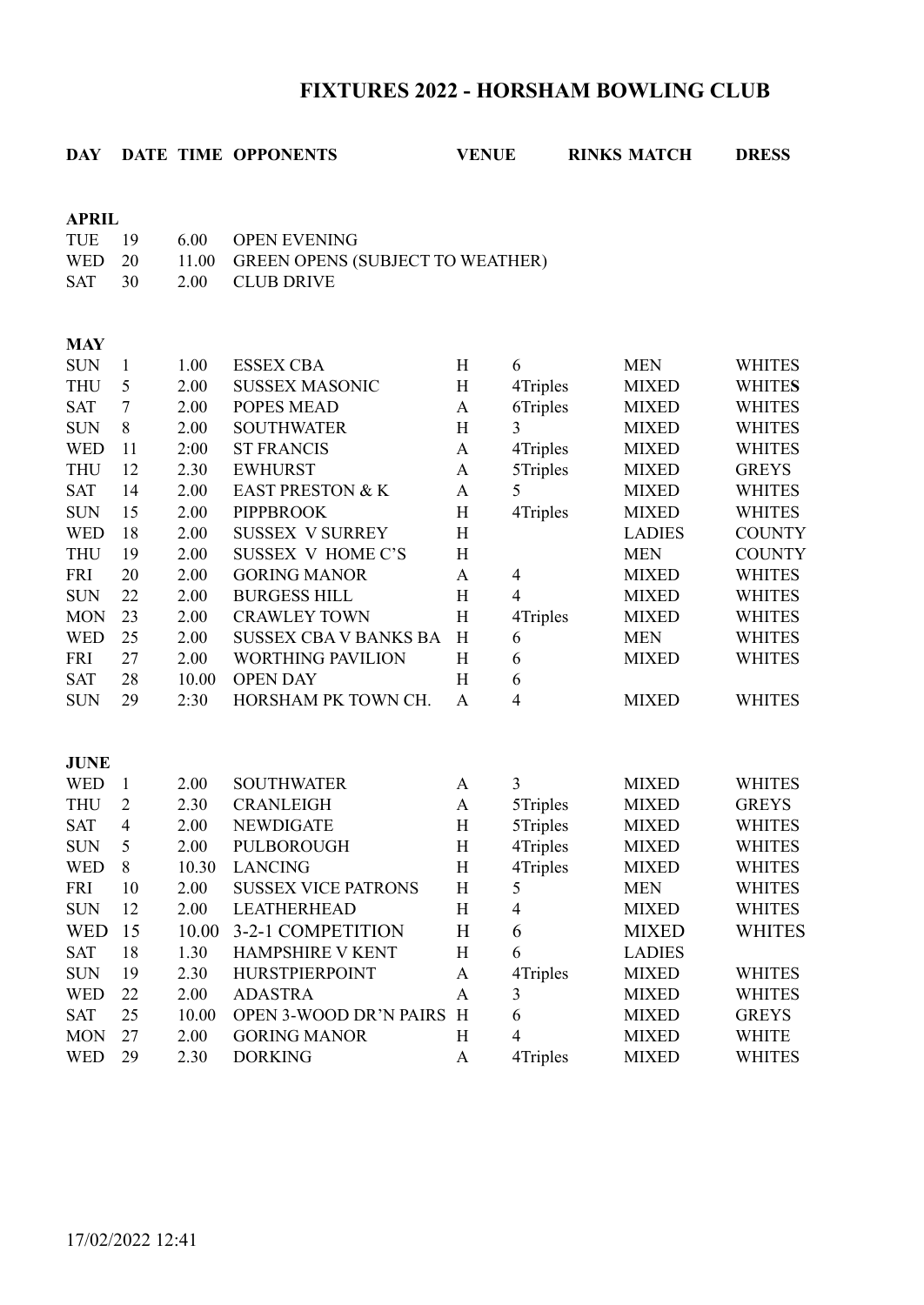| <b>JULY</b> |    |       |                                    |              |           |              |               |
|-------------|----|-------|------------------------------------|--------------|-----------|--------------|---------------|
| <b>FRI</b>  |    | 2.00  | <b>BANKS BA</b>                    | H            | 6         | <b>MIXED</b> | <b>WHITES</b> |
| <b>SUN</b>  | 3  | 10.00 | <b>COUNTY TWO WOOD</b>             | H            | 6         | <b>MEN</b>   |               |
| <b>WED</b>  | 6  | 2:00  | <b>LINDFIELD</b>                   | H            | 6         | <b>MIXED</b> | <b>WHITES</b> |
| <b>THU</b>  | 7  | 6.00  | <b>COUNTY PAIRS Q F</b>            | H            | 6         | <b>MEN</b>   |               |
| <b>SAT</b>  | 9  | 2.00  | <b>HENFIELD</b>                    | H            | 4         | <b>MIXED</b> | <b>WHITES</b> |
| <b>THU</b>  | 14 | 6.00  | <b>COUNTY PAIRS S F</b>            | Η            | 6         | <b>MEN</b>   |               |
| <b>FRI</b>  | 15 | 2.00  | <b>BILLINGHAM LEAGUE DIV3v4</b>    | H            | 6         | <b>MEN</b>   | <b>WHITES</b> |
| <b>SAT</b>  | 16 | 2.00  | <b>BURGESS HILL</b>                | A            | 4         | <b>MIXED</b> | <b>WHITES</b> |
| <b>SUN</b>  | 17 | 2.00  | <b>WORTHING PAVILION</b>           | A            | 6         | <b>MIXED</b> | <b>WHITES</b> |
| <b>WED</b>  | 20 | 10.30 | <b>LANCING</b>                     | A            | 4 triples | <b>MIXED</b> | <b>WHITES</b> |
| <b>FRI</b>  | 22 | 2.00  | <b>MARINE GARDENS</b>              | A            | 5         | <b>MIXED</b> | <b>WHITES</b> |
| <b>SUN</b>  | 24 | 2.00  | <b>BILLINGSHURST</b>               | $\mathbf{A}$ | 4Triples  | <b>MIXED</b> | <b>WHITES</b> |
| <b>WED</b>  | 27 | 2.30  | <b>CRANLEIGH</b>                   | H            | 5Triples  | <b>MIXED</b> | <b>GREYS</b>  |
| <b>FRI</b>  | 29 | 2.00  | <b>EAST PRESTON &amp; KINGSTON</b> | H            | 5         | <b>MIXED</b> | <b>WHITES</b> |
| <b>SUN</b>  | 31 | 2.00  | <b>POPES MEAD</b>                  | H            | 6Triples  | <b>MIXED</b> | <b>WHITES</b> |
|             |    |       |                                    |              |           |              |               |

#### **AUGUST**

| <b>FRI</b> | 5  | 2.00 | NORFOLK LITTLEHAMPTON  | A | 6 Triples | <b>MIXED</b> | <b>WHITES</b> |
|------------|----|------|------------------------|---|-----------|--------------|---------------|
| <b>SAT</b> | 6  | 2:00 | <b>BILLINGSHURST</b>   | H | 4Triples  | <b>MIXED</b> | <b>WHITES</b> |
| <b>WED</b> | 10 | 2.30 | <b>PIPPBROOK</b>       | A | 4Triples  | <b>MIXED</b> | <b>WHITES</b> |
| <b>SAT</b> | 13 | 2.00 | <b>CRAWLEY TOWN</b>    | A | 4Triples  | <b>MIXED</b> | <b>WHITES</b> |
| TUE        | 16 | 2.00 | <b>LEATHERHEAD</b>     | A | 4         | <b>MIXED</b> | <b>WHITES</b> |
| <b>WED</b> | 17 | 6.00 | <b>NEWDIGATE</b>       | A | 4Triples  | <b>MIXED</b> | <b>GREYS</b>  |
| <b>THU</b> | 18 | 2.00 | HORSHAM PARK CHALLENGE | H | 4         | <b>MIXED</b> | <b>WHITES</b> |
| <b>SAT</b> | 20 | 2.00 | <b>HURSTPIERPOINT</b>  | H | 4Triples  | <b>MIXED</b> | <b>WHITES</b> |
| <b>SUN</b> | 21 | 2.00 | PRESIDENT'S DAY        | H | 6         | <b>MIXED</b> | <b>WHITES</b> |
| TUE        | 23 | 2.00 | <b>WEST HOATHLY</b>    | A | 5         | <b>MIXED</b> | <b>WHITES</b> |
| <b>SAT</b> | 27 | 2.00 | <b>STEYNING</b>        | A | 4 Triples | <b>MIXED</b> | <b>WHITES</b> |
| TUE        | 30 | 2.30 | <b>DORKING</b>         | H | 4Triples  | <b>MIXED</b> | <b>WHITES</b> |
| <b>WED</b> | 31 | 2.00 | NORFOLK LITTLEHAMPTON  | H | 6Triples  | <b>MIXED</b> | <b>WHITES</b> |
|            |    |      |                        |   |           |              |               |

| <b>SEPTEMBER</b> |    |       |                                |   |                |              |               |  |  |
|------------------|----|-------|--------------------------------|---|----------------|--------------|---------------|--|--|
| FRI              | 2  | 2.00  | PULBOROUGH                     | A | 4Triples       | <b>MIXED</b> | <b>WHITES</b> |  |  |
| <b>SAT</b>       | 3  | 10.00 | <b>FINALS DAY</b>              |   |                |              |               |  |  |
| <b>SUN</b>       | 4  | 10.00 | <b>FINALS DAY</b>              |   |                |              |               |  |  |
| TUE              | 6  | 2:00  | <b>STORRINGTON</b>             | A | 5Triples       | <b>MIXED</b> | <b>WHITES</b> |  |  |
| <b>FRI</b>       | 9  | 2.00  | <b>MARINE GARDENS</b>          | H | 5              | <b>MIXED</b> | <b>WHITES</b> |  |  |
| <b>SUN</b>       | 11 | 2.30  | <b>BRAMLEY</b>                 | A | 3Triples       | <b>MIXED</b> | GREYS?        |  |  |
| <b>TUE</b>       | 13 | 2.00  | <b>EWHURST</b>                 | H | 5Triples       | <b>MIXED</b> | <b>WHITES</b> |  |  |
| <b>WED</b>       | 14 | 2.00  | <b>LINDFIELD</b>               | A | 6              | <b>MIXED</b> | <b>WHITES</b> |  |  |
| <b>SAT</b>       | 17 | 2.00  | <b>HENFIELD</b>                | A | $\overline{4}$ | <b>MIXED</b> | <b>WHITES</b> |  |  |
| <b>SUN</b>       | 18 | 2:00  | <b>ST FRANCIS</b>              | H | 4Triples       | <b>MIXED</b> | <b>WHITES</b> |  |  |
| <b>TUE</b>       | 20 | 2.00  | <b>HAYWARDS HEATH</b>          | H | 4Triples       | <b>MIXED</b> | <b>WHITES</b> |  |  |
| <b>SAT</b>       | 24 | 2.00  | <b>END OF SEASON DRIVE</b>     | H | 6              | <b>MIXED</b> | <b>GREYS</b>  |  |  |
| <b>SUN</b>       | 25 |       | <b>GREEN CLOSED FOR WINTER</b> |   |                |              |               |  |  |

#### **OCIOBER**

SAT 8/15 7.00 PRESENTATION EVENING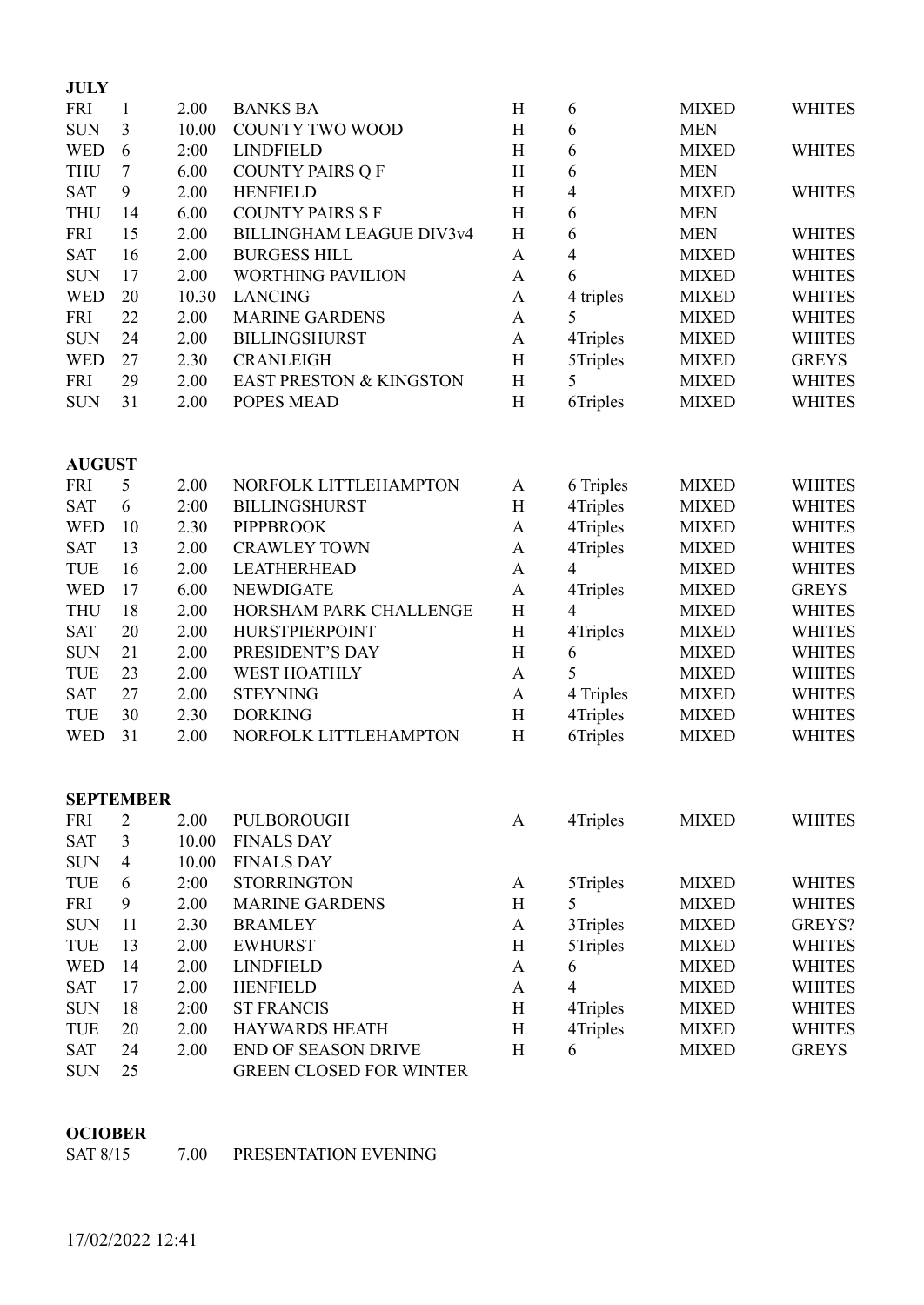**DECEMBER**

SAT 10 10.00 CLUB AGM H

## **BORDER LEAGUE FIXTURES (DIVISION 1) 2022**

| DAY           | DATE | TIME | <b>OPPONENTS</b>  |   |   | <b>VENUE RINKS MATCH</b> | <b>DRESS</b> |
|---------------|------|------|-------------------|---|---|--------------------------|--------------|
| <b>JUNE</b>   |      |      |                   |   |   |                          |              |
| <b>THU</b>    | 9    | 6.15 | <b>NEWDIGATE</b>  | H | 3 | <b>MEN</b>               | <b>GREYS</b> |
| <b>THU</b>    | 16   | 6.15 | <b>LINDFIELD</b>  | A | 3 | <b>MEN</b>               | <b>GREYS</b> |
| <b>THU</b>    | 23   | 6.15 | POPES MEAD        | H | 3 | <b>MEN</b>               | <b>GREYS</b> |
| <b>THU</b>    | 30   | 6.15 | <b>DORKING</b>    | A | 3 | <b>MEN</b>               | <b>GREYS</b> |
|               |      |      |                   |   |   |                          |              |
| <b>JULY</b>   |      |      |                   |   |   |                          |              |
| <b>THU</b>    | 07   | 6.15 | <b>HORLEY</b>     | A | 3 | <b>MEN</b>               | <b>GREYS</b> |
| <b>THU</b>    | 14   | 6.15 | <b>NEWDIGATE</b>  | A | 3 | <b>MEN</b>               | <b>GREYS</b> |
| <b>THU</b>    | 21   | 6.15 | <b>LINDFIELD</b>  | H | 3 | <b>MEN</b>               | <b>GREYS</b> |
| <b>THU</b>    | 28   | 6.15 | <b>POPES MEAD</b> | A | 3 | <b>MEN</b>               | <b>GREYS</b> |
|               |      |      |                   |   |   |                          |              |
| <b>AUGUST</b> |      |      |                   |   |   |                          |              |
| <b>THU</b>    | 04   | 6.15 | <b>DORKING</b>    | Н | 3 | <b>MEN</b>               | <b>GREYS</b> |
| <b>THU</b>    | 11   | 6.15 | <b>HORLEY</b>     | H | 3 | <b>MEN</b>               | <b>GREYS</b> |

#### **BORDER LEAGUE CUP**

| <b>JUNE</b><br><b>SAT</b>                      | 11                        | 10.00 | <b>FIRST ROUND (BYE)</b>  | <b>GREYS</b>  |
|------------------------------------------------|---------------------------|-------|---------------------------|---------------|
| <b>SUN</b>                                     | <b>SECOND ROUND</b><br>26 | 10.00 | <b>HORSHAM v GODSTONE</b> | <b>GREYS</b>  |
| <b>JULY</b><br><b>SEMI-FINAL</b><br><b>SUN</b> | 17                        |       |                           | <b>GREYS</b>  |
| <b>AUGUST</b><br><b>FINAL</b><br><b>SAT</b>    | 21                        |       |                           | <b>WHITES</b> |

## **NELLIE MERCER LEAGUE FIXTURES (DIVISION TWO) 2022**

| DAY           | DATE           | <b>TIME</b> | <b>OPPONENTS</b>      | <b>VENUE RINKS MATCH</b> |                 | <b>DRESS</b> |
|---------------|----------------|-------------|-----------------------|--------------------------|-----------------|--------------|
| <b>JUNE</b>   |                |             |                       |                          |                 |              |
| <b>THU</b>    | 9              | 6.15        | <b>DOWNSMAN</b>       | H                        | 2Triples LADIES | <b>GREYS</b> |
| <b>THU</b>    | 16             | 6.15        | <b>LINDFIELD</b>      | H                        | 2Triples LADIES | <b>GREYS</b> |
| <b>THU</b>    | 23             | 6.15        | <b>HURSTPIERPOINT</b> | A                        | 2Triples LADIES | <b>GREYS</b> |
| <b>THU</b>    | 30             | 6.15        | <b>HENFIELD</b>       | A                        | 2Triples LADIES | <b>GREYS</b> |
|               |                |             |                       |                          |                 |              |
| JULY          |                |             |                       |                          |                 |              |
| <b>THU</b>    | 7              | 6.15        | <b>HAYWARDS HEATH</b> | A                        | 2Triples LADIES | <b>GREYS</b> |
| <b>THU</b>    | 14             | 6.15        | <b>DOWNSMAN</b>       | A                        | 2Triples LADIES | <b>GREYS</b> |
| <b>THU</b>    | 21             | 6.15        | <b>LINDFIELD</b>      | A                        | 2Triples LADIES | <b>GREYS</b> |
| <b>THU</b>    | 28             | 6.15        | <b>HURSTPIERPOINT</b> | H                        | 2Triples LADIES | <b>GREYS</b> |
|               |                |             |                       |                          |                 |              |
| <b>AUGUST</b> |                |             |                       |                          |                 |              |
| <b>THU</b>    | $\overline{4}$ | 6.00        | <b>HENFIELD</b>       | H                        | 2Triples LADIES | <b>GREYS</b> |
| <b>THU</b>    | 11             | 6.00        | <b>HAYWARDS HEATH</b> | H                        | 2Triples LADIES | <b>GREYS</b> |
|               |                |             |                       |                          |                 |              |